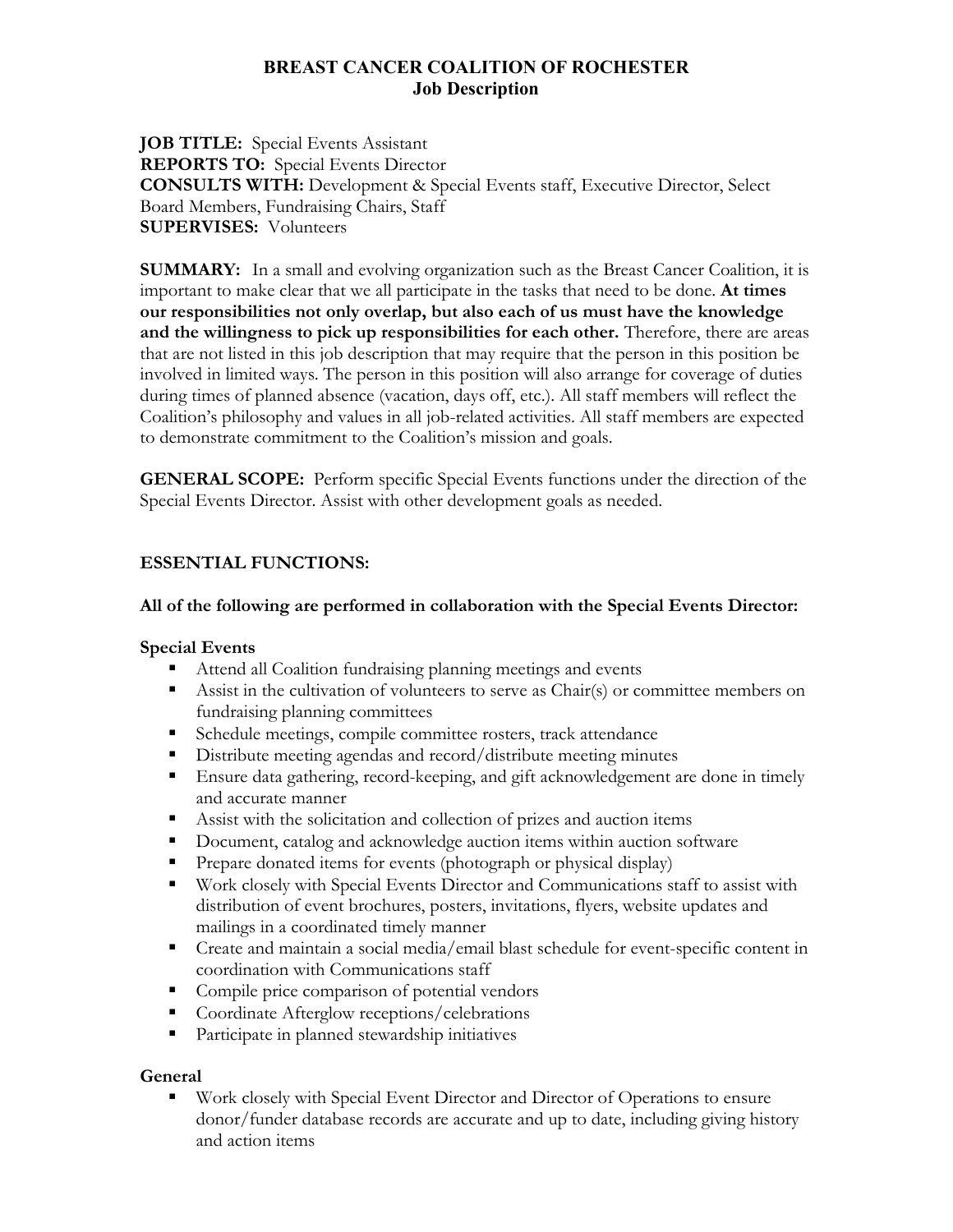# **BREAST CANCER COALITION OF ROCHESTER Job Description**

- **Prep for weekly check-in with Special Events Director**
- **Provide exceptional customer service in interacting with** sponsors/grantors/individual donors, staff, Board and committee members, volunteers and the general public
- Assist with donor communications, including direct mail and e-mail
- Assist Special Event Director with other development duties as assigned

#### **EXPERIENCE:**

- 1-2 years experience in nonprofit development, especially special events
- **Excellent oral and written communication skills required.**
- Dedicated team player with demonstrated ability to work independently, provide direction to projects, and handle stress.
- Verified ability to motivate staff and leadership volunteers to reach development goals.
- **•** Demonstrated time management and organizational skills.
- Working knowledge of Google and Microsoft programs required
- Knowledge of social platforms: Facebook, Instagram, Twitter, YouTube and LinkedIn preferred
- Knowledge of SalsaCRM and GiveSmart a plus

## **EDUCATION:**

Associate's degree or equivalent combination of education and experience

## **RELATIONSHIPS:**

- **Works closely with Special Events Director**
- **Directs participation of key volunteers, including appropriate Board members, in** fundraising
- Works closely with Director of Operations and other development team members
- Relates to general public, donors and vendors

## **PHYSICAL AND MENTAL DEMANDS**

- Requires judgment, integrity and tact
- **Must demonstrate initiative and excellent interpersonal skills**
- **Must be adherent to detail**
- Must be flexible and well organized, a creative problem solver, and politically savvy
- Must be able to oversee and coordinate several projects simultaneously and meet numerous deadlines
- Must have ability to work independently and maintain professional work style
- Must be able to endure long periods of sitting, using a phone and computer
- $\blacksquare$  Must be able to lift, carry, push or pull 25+ pounds
- Will be exposed to heat during outdoor special events
- The Coalition is a scent-free environment
- The Coalition adheres to Association of Fundraising Professionals (AFP) Ethical Principles & Standards

## **OTHER**

Advancement potential for highly motivated individual